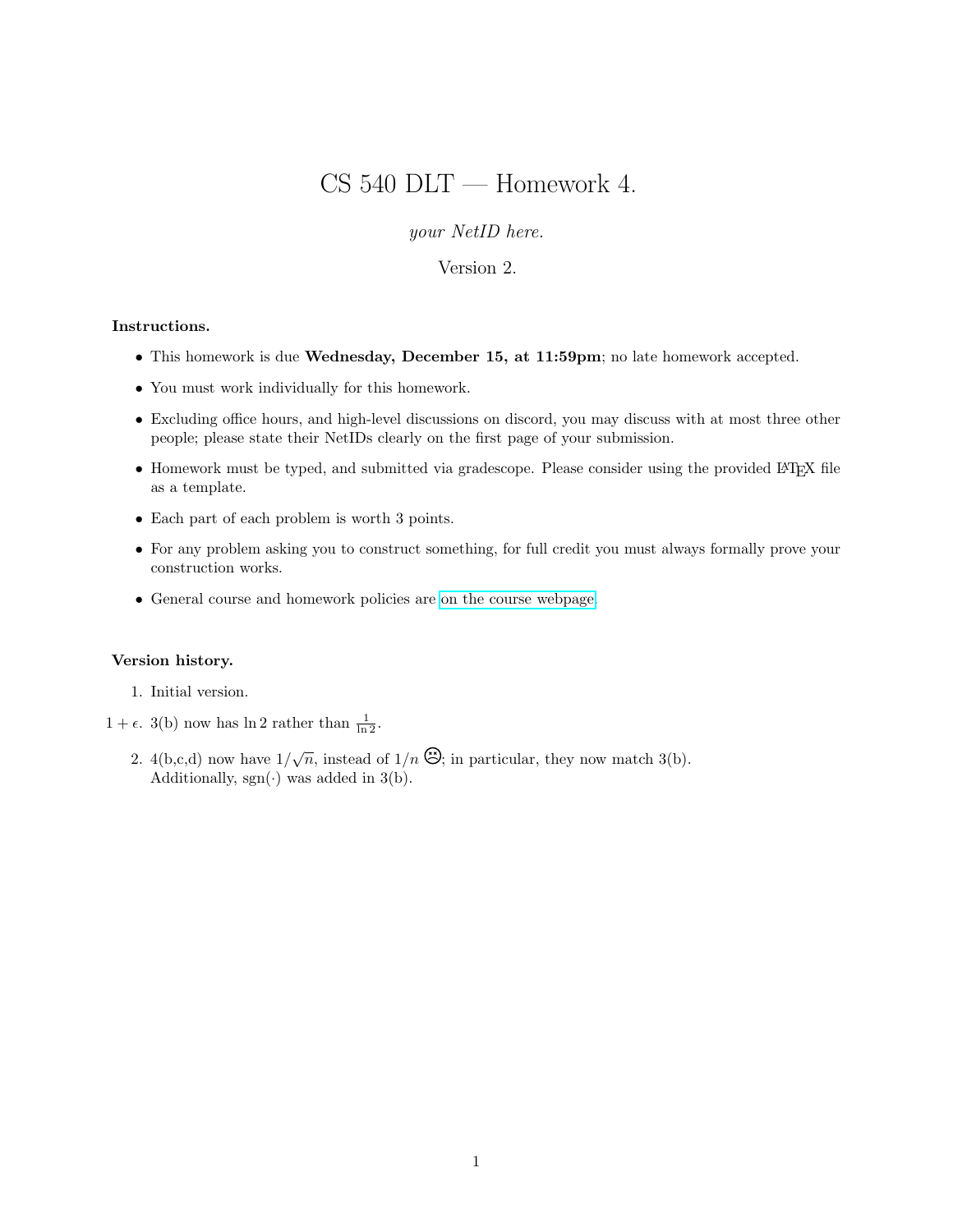#### 1. Concentration of NTK eigenvalues.

In hw2, we established that the *infinite-width* Gram matrix from the NTK lectures has positive minimum eigenvalue. In this problem, we will prove that the finite width Gram matrix has similar (positive) eigenvalues. This settles the remaining pieces necessary to make the NTK gradient flow proof concrete.

Throughout this problem, let examples  $(x_i)_{i=1}^n$  be given and fixed, and collect all examples as rows of a matrix  $X \in \mathbb{R}^{n \times d}$ . Suppose for simplicity the activation  $\sigma$  is differentiable, and  $|\sigma'| \leq B$ .

Define the sampled Gram matrix  $\widehat{G} \in \mathbb{R}^{n \times n}$  and expected gram matrix  $G \in \mathbb{R}^{n \times n}$  via

$$
\widehat{G}_{ij} := \frac{1}{m} \sum_{k=1}^m x_i^{\mathsf{T}} x_j \sigma'(w_k^{\mathsf{T}} x_i) \sigma'(w_k^{\mathsf{T}} x_j), \qquad G_{ij} := \mathbb{E}_w x_i^{\mathsf{T}} x_j \sigma'(w^{\mathsf{T}} x_i) \sigma'(w^{\mathsf{T}} x_j).
$$

In this problem, the random draw is over the weights  $(w_j)_{j=1}^m$ , not over the examples. Consequently, it is useful to define *another* family of random matrices:  $(H_k)_{k=1}^m$ , with

$$
(H_k)_{ij} := x_i^{\mathsf{T}} x_j \sigma'(w_k^{\mathsf{T}} x_i) \sigma'(w_k^{\mathsf{T}} x_j), \qquad \text{whereby } \widehat{G} = \frac{1}{m} \sum_{k=1}^m H_k.
$$

The approach of this problem is to apply Rademacher complexity. Let  $W = (w_1, \ldots, w_m)$  denote the full random draw, analogous to the data in our usual applications of Rademacher complexity.

We will use matrix inner products:

$$
\langle H_k, V \rangle = \text{tr}(H_k^{\mathsf{T}} V), \quad \text{and} \quad |\langle H_k, V \rangle| \leq ||H_k||_{\mathsf{F}} \cdot ||V||_{\mathsf{F}}.
$$

- (a) Prove  $||H_k||_F \leq B^2 ||X||_F^2$ .
- (b) Define

$$
\mathcal{F} := \{ U \mapsto \langle U, V \rangle : ||V||_{\mathcal{F}} \leq 1 \}, \qquad \mathcal{H} := (H_1, \dots, H_m).
$$

The relevant (unnormalized) Rademacher complexity for us is

$$
\text{URad}(\mathcal{F}_{|\mathcal{H}}) = \text{URad}\left(\left\{(\langle H_1, V \rangle, \ldots, \langle H_m, V \rangle) : ||V||_{\text{F}} \leq 1\right\}\right).
$$

Prove  $\text{URad}(\mathcal{F}_{|\mathcal{H}}) \leq B^2 ||X||^2_{\text{F}}$  $\sqrt{m}$ .

- (c) Prove  $\{vv^{\mathsf{T}} : ||v||_2 \leq 1\} \subseteq \{V : ||V||_F \leq 1\}.$
- (d) Prove that with probability at least  $1 \delta$  over the draw of  $(w_1, \ldots, w_m)$ , simultaneously for every  $||u||_2 \leq 1$ ,

$$
\left|u^{\scriptscriptstyle{\text{T}}} G u - u^{\scriptscriptstyle{\text{T}}}\widehat{G} u\right| \leq \frac{2B^2 \|X\|_{\rm F}^2}{\sqrt{m}} + 6 B^2 \|X\|_{\rm F}^2 \sqrt{\frac{\ln(4/\delta)}{2m}} =: \star.
$$

(e) Prove that, with probability at least  $1 - \delta$ , simultaneously

$$
\lambda_{\min}(\widehat{G}) \ge \lambda_{\min}(G) - \star \quad \text{and} \quad \lambda_{\max}(\widehat{G}) \le \lambda_{\max}(G) + \star,
$$

where  $\star$  is the right hand side of the bound in the previous part.

**Remark.** The point is that we can make  $\star$  as small as we want just by increasing m.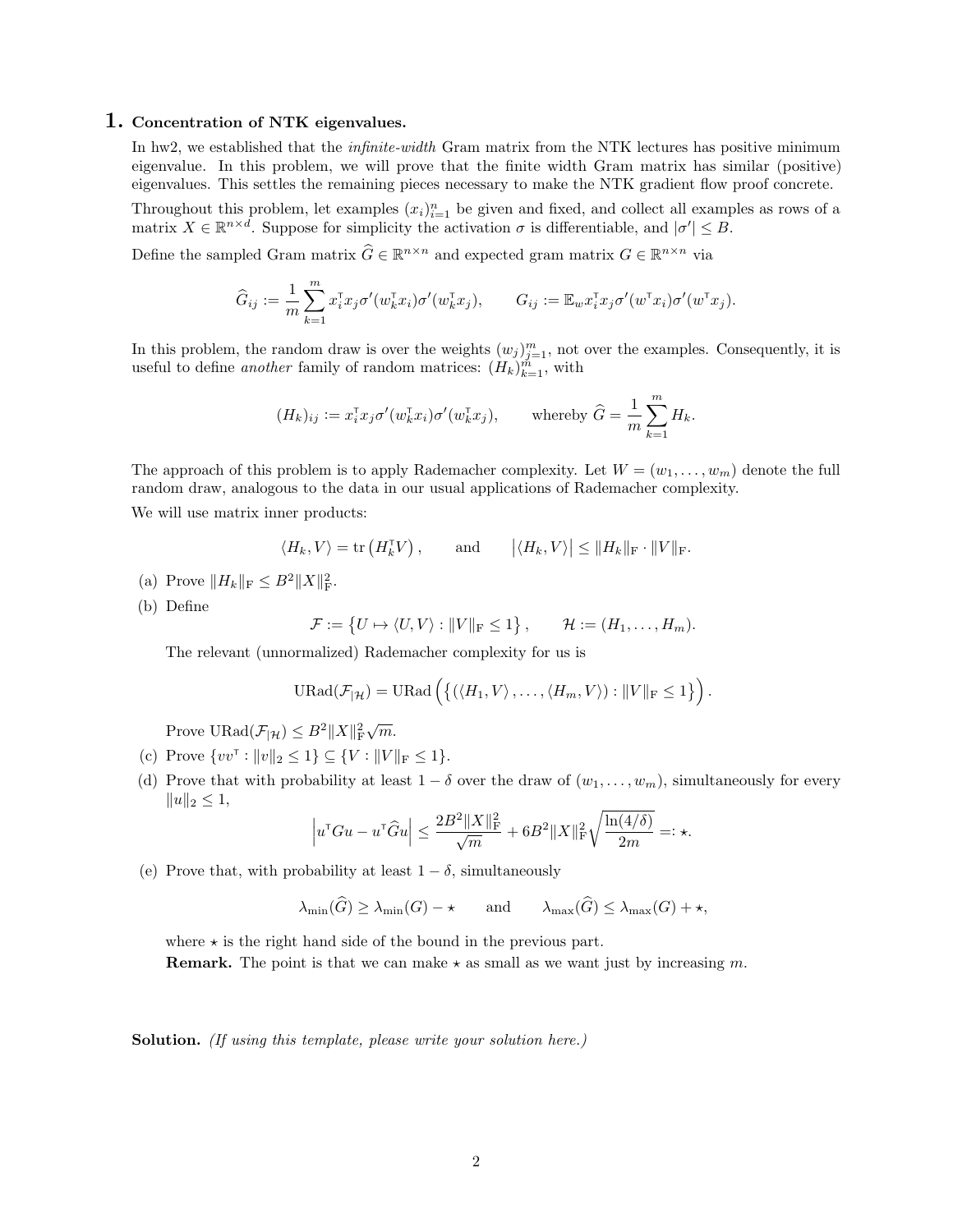#### 2. Shallow Rademacher bound near initialization.

Throughout this problem, consider our usual shallow NTK setup:

$$
F(x;W) := \frac{1}{\sqrt{m}} \sum_{j=1}^{m} s_j \sigma_r(w_j^{\mathsf{T}} x),
$$

where  $\sigma_r(z) = \max\{0, z\}$  is the ReLU,  $s_j \in \{-1, +1\}$  is fixed and independent of the data,  $W \in \mathbb{R}^{m \times d}$ with jth row  $w_j^{\dagger}$ , and W will always be close to a fixed (and independent of the data)  $W_0 \in \mathbb{R}^{m \times d}$ , whose *j*th row is  $w_{0,j}^{\dagger}$ .

Let  $S = ((x_i, y_i))_{i=1}^n$  denote a data sample, and let  $X \in \mathbb{R}^{n \times d}$  be a matrix whose *i*th row is  $x_i^{\dagger}$ .

(a) Show that for any  $j \in \{1, ..., m\}$  and any  $r \geq 0$ ,

$$
\text{URad}\left(\left\{x \mapsto s_j \sigma_{\mathbf{r}}(w_j^{\mathsf{T}} x) : \|w_j - w_{0,j}\|_2 \leq r\right\}_{|S}\right) \leq r \|X\|_{\mathbf{F}}.
$$

(b) Show that for any  $r \geq 0$ ,

$$
\text{URad}\left(\left\{x \mapsto F(x;W) : \|(W - W_0)^{\top}\|_{2,\infty} \le \frac{r}{\sqrt{m}}\right\}_{|S}\right) \le r \|X\|_{\text{F}},
$$

where  $\|(W - W_0)^{\dagger}\|_{2,\infty} = \max_j \|w_j - w_{0,j}\|_2$ .

(c) Let  $\ell(z) = \ln(1 + \exp(-z))$  denote the logistic loss, define a truncation  $\tilde{\ell}(z) = \min{\ell(z), 1}$ , and suppose  $||x|| \leq 1$ . Show that with probability at least  $1 - \delta$  over the draw of S, every W with suppose  $||x|| \leq 1$ . Show that with<br> $||(W - W_0)^{\dagger}||_{2, \infty} \leq r/\sqrt{m}$  satisfies

$$
\mathbb{E}_{x,y}\tilde{\ell}(yF(x;W)) \leq \frac{1}{n}\sum_{i=1}^n \tilde{\ell}(y_iF(x_i;W)) + \frac{2r}{\sqrt{n}} + 3\sqrt{\frac{1}{2n}\ln\frac{2}{\delta}}.
$$

**Remark.** What happens if  $\ell$  is used in place of  $\tilde{\ell}$ ?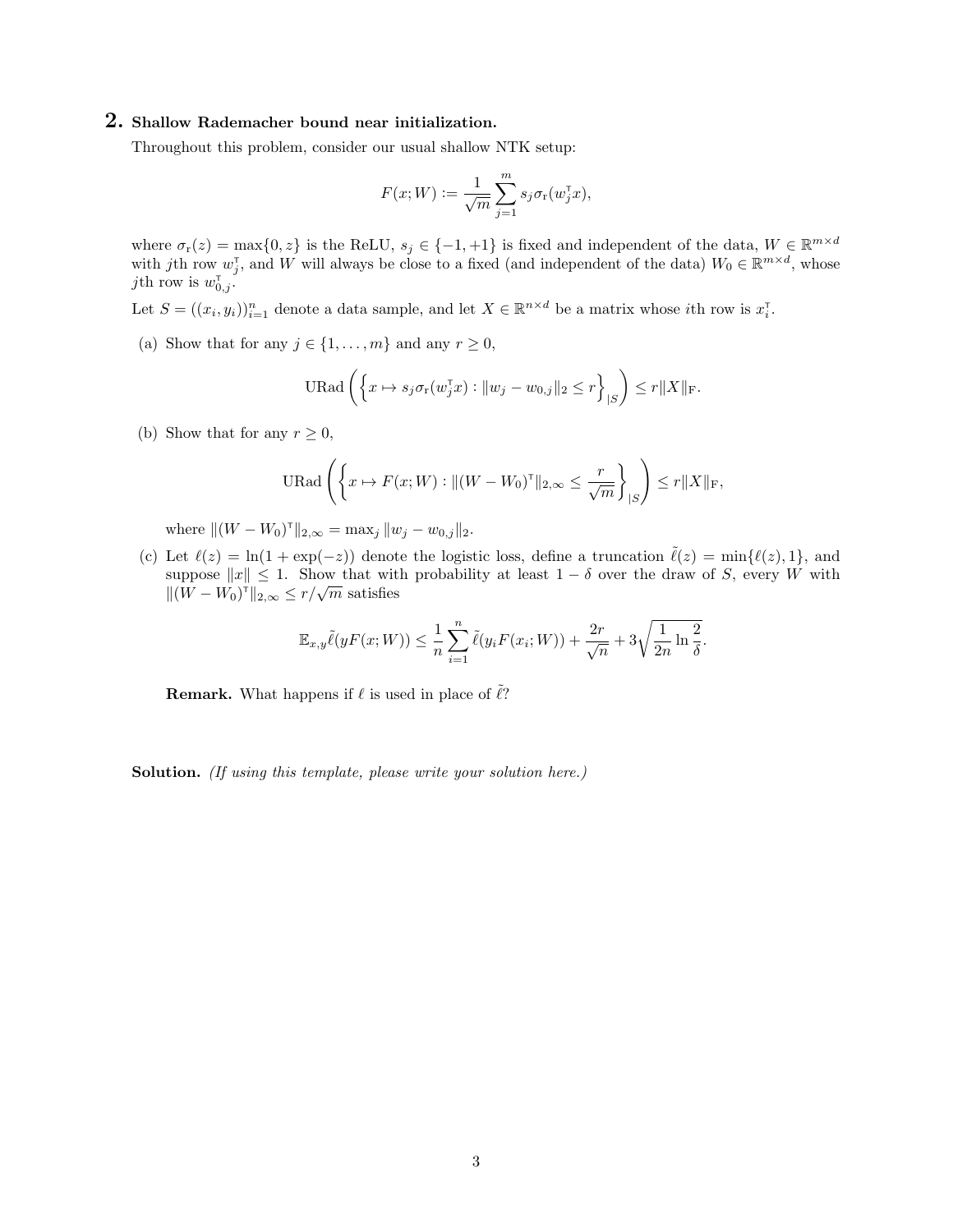## 3. "Rethinking" generalization.

The "rethinking generalization" paper contains many claims, but one is that Rademacher complexity can not be applied to neural networks, since they are universal approximators. This problem will study this claim.

(a) Let a sequence of function classes  $(\mathcal{F}_i)_{i\geq 1}$  be given, and define  $\mathcal{F} := \cup_{i\geq 1} \mathcal{F}_i$ . Suppose that for each  $\mathcal{F}_i$ , we have a standard generalization bound: there exist constants  $a_i$  and  $b_i$  so that with probability at least  $1 - \delta$ , for every  $f \in \mathcal{F}_i$  simultaneously,

$$
\mathcal{R}(f) \leq \widehat{\mathcal{R}}(f) + \frac{a_i}{\sqrt{n}} + b_i \sqrt{\frac{1}{2n} \ln \frac{2}{\delta}}.
$$

Show that with probability at least  $1 - \delta$ , for every  $f \in \mathcal{F}$  simultaneously,

$$
\mathcal{R}(f) \leq \widehat{\mathcal{R}}(f) + \inf_{\substack{i \geq 1 \\ f \in \mathcal{F}_i}} \left[ \frac{a_i}{\sqrt{n}} + b_i \sqrt{\frac{\ln(i+1)}{n}} + b_i \sqrt{\frac{1}{2n} \ln \frac{2}{\delta}} \right].
$$

(b) Suppose the notation (and bounds) of the previous problem: specifically, a shallow ReLU network prediction mapping  $x \mapsto F(x; W)$ , where  $W \in \mathbb{R}^{m \times d}$  is a parameter matrix, and there is some fixed  $W_0 \in \mathbb{R}^{m \times d}$  which is independent of the data, and lastly  $\ell$  and  $\tilde{\ell}$  are respectively the regular and truncated logistic losses. Show that, with probability at least  $1-\delta$ , every  $W \in \mathbb{R}^{m \times d}$  simultaneously satisfies

$$
\ln(2) \cdot \Pr\left[\text{sgn}(F(x;W)) \neq y\right] \leq \mathbb{E}\tilde{\ell}(yF(x;W))
$$
  

$$
\leq \frac{1}{n} \sum_{i=1}^{n} \ell(y_i F(x_i;W)) + \frac{2\sqrt{m}\left(1 + \|(W - W_0)^{\top}\|_{2,\infty}\right)}{\sqrt{n}}
$$
  

$$
+ 3\sqrt{\frac{\ln\left(2 + \|(W - W_0)^{\top}\|_{2,\infty}\right)}{n}} + 3\sqrt{\frac{1}{2n}\ln\frac{2}{\delta}}.
$$

Remark. The intuitive difference between this bound and the one in the previous problem is that we could magically guess the appropriate value of r.

(c) Returning to the "rethinking generalization" paper, since  $URad(\{\pm 1\}^n) = n$  and since neural networks are universal approximators, it is suggested that Rademacher bounds for neural networks are always at least 1, and thus vacuous.

Does the bound in the previous part provide a resolution to this? Why, or why not? Use 1-5 sentences for your answer.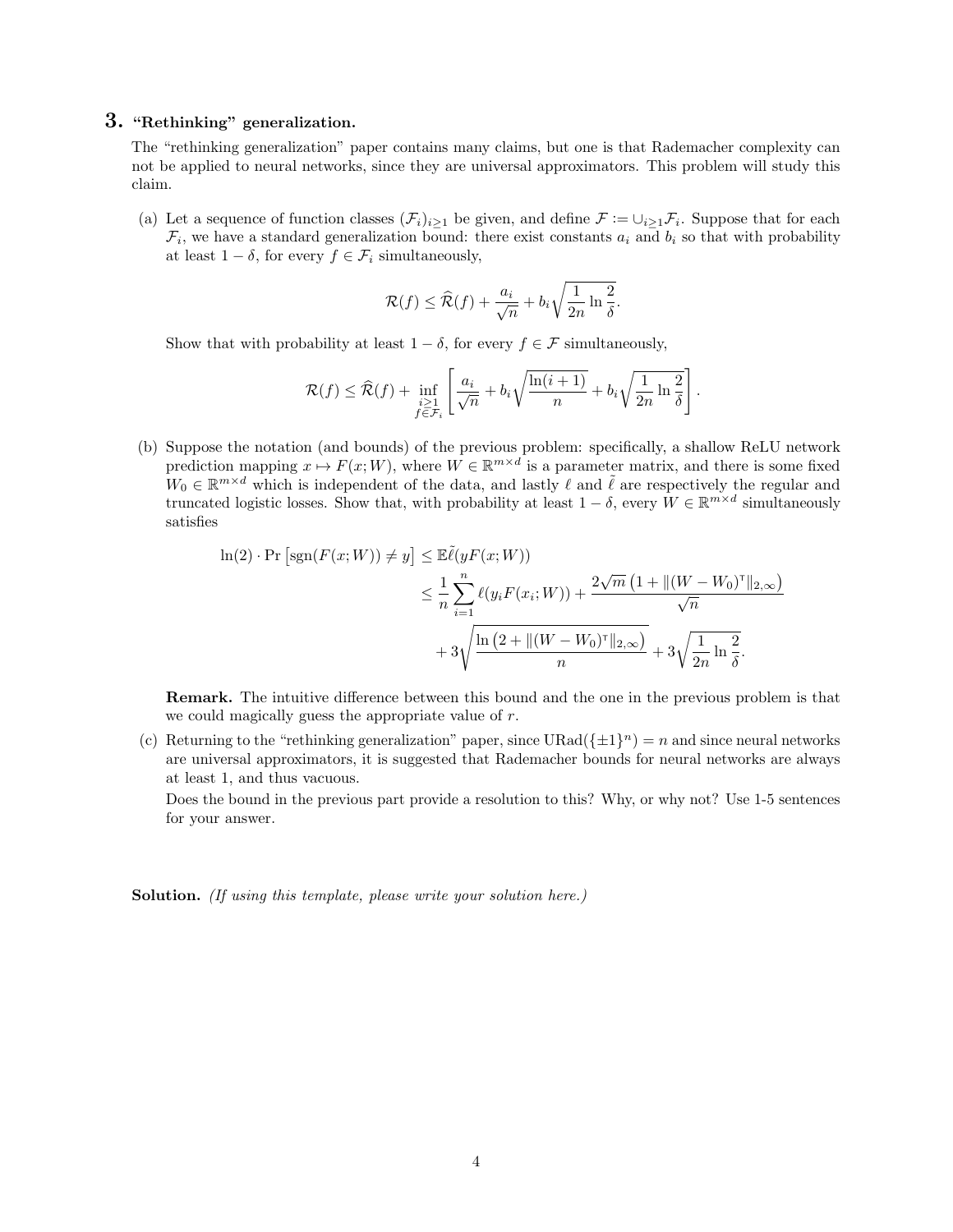#### 4. Generalization experiments near initialization.

This problem will check some basic generalization properties near initialization. Starter code is provided in hw4.py: it is nearly the same as hw3.py, but additionally it fixes a test/train split. This problem will once again run gradient descent; please refer to the relevant discussion in hw3.py.

(a) Using the provided shallow ReLU network class, plot the empirical logistic risk over the test set minus the empirical logistic risk over the training set for 4096 gradient descent iterations (on the training set) with step size 1.0 and widths  $m \in \{64, 256, 1024\}$ . (Only difference with last time is that  $m = 4$  has been dropped.)

For full points, include the plot in your hand-in, and describe it qualitatively in 1-3 sentences.

Remark. If the terminology is unclear, see hw4.py for the relevant treatment of the (linear) logistic regression case.

(b) For the same setup as the previous problem, plot the main term of the previous generalization bound: namely, plot √

$$
\frac{\sqrt{m} \|(W_t - W_0)^{\top}\|_{2,\infty}}{\sqrt{n}}
$$

along the vertical axis for all three widths, with iteration counter  $t$  running along the horizontal axis. For full points, include the plot in your hand-in, and describe it qualitatively in 1-3 sentences, including a comparison to the observed excess risk from the previous part.

(c) For the same setup as the previous problem, let's drop the " $-W_0$ " term: plot

$$
\frac{\sqrt{m}\|W_t^\mathsf{T}\|_{2,\infty}}{\sqrt{n}}
$$

along the vertical axis for all three widths, with iteration counter t running along the horizontal axis. For full points, include the plot in your hand-in, and describe it qualitatively in 1-3 sentences, including a comparison to the previous bound and to the observed excess risk.

(d) Lastly, let's plot the dominant term from the Golowich-Rakhlin-Shamir bound given in lecture: √ specifically, since the outer layer signs satisfy  $\|\vec{s}\|_2 = \sqrt{m}$ , plot

$$
\frac{\sqrt{m}\|W_t\|_{\text{F}}}{\sqrt{n}}
$$

along the vertical axis for all three widths, with iteration counter  $t$  running along the horizontal axis. For full points, include the plot in your hand-in, and describe it qualitatively in 1-5 sentences, including a comparison to the previous bounds and to the observed excess risk.